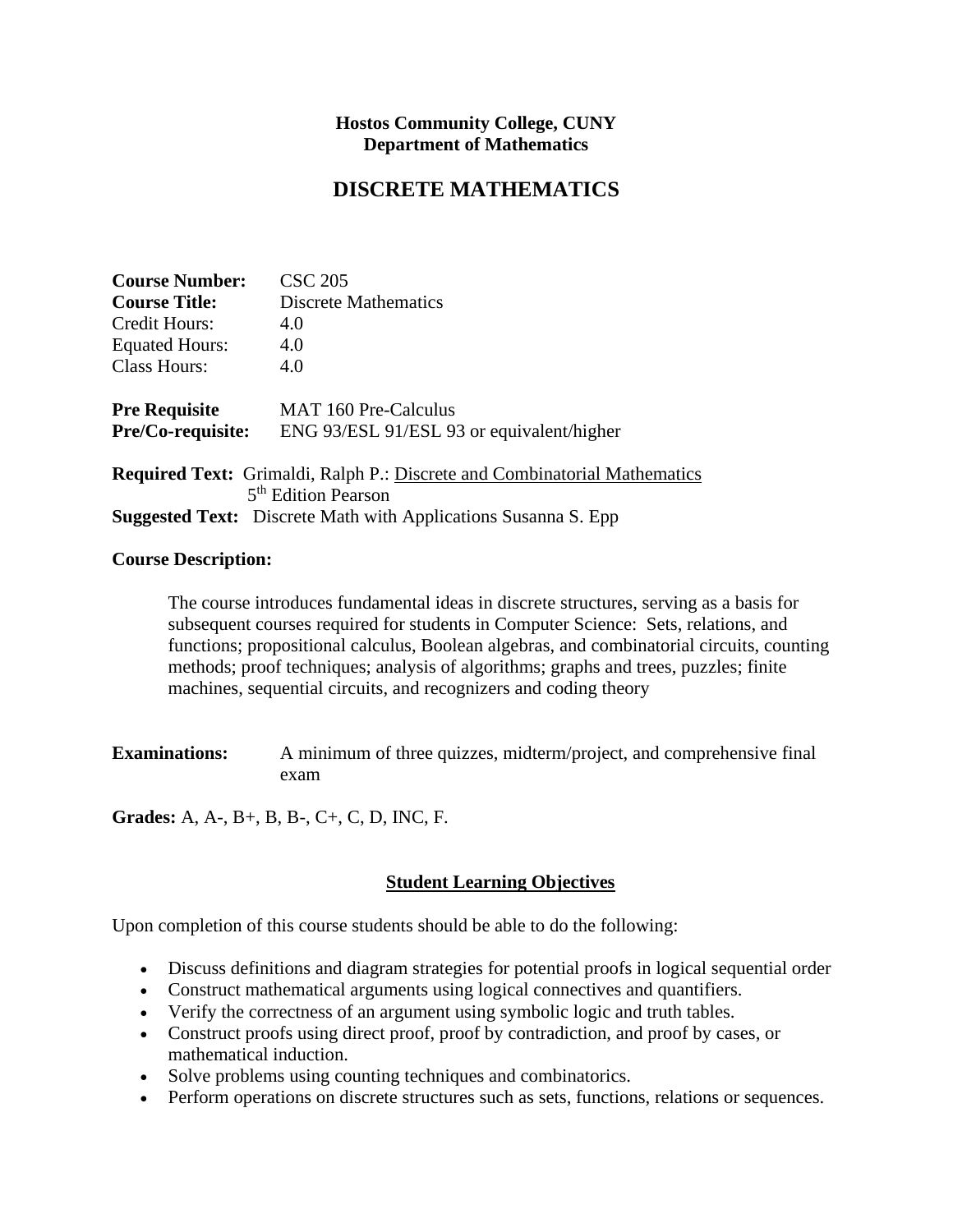- Solve problems involving recurrence relations and generating functions.
- Construct functions and apply counting techniques on sets in the context of discrete probability.
- Apply algorithms and use definitions to solve problems to proof statements in elementary number theory
- construct and verify simple mathematical proofs,
- translate between recursive and iterative algorithms,
- solve counting problems using combinatorial analysis,
- use matrices to represent relations and graphs, and
- analyze the complexity of common graph algorithms.
- explain and use the concepts of graphs and trees.
- Apply algorithms to problem situations involving search, optimization, voting methods, and apportionment.
- Write proofs formally, including writing proofs using symbolic logic and Boolean Algebra.
- Understand the basics of set theory, including solving problems in combinatorics.
- Use recursive thinking and method to solve recurrence relations, including using recursion to analyze algorithms and programs.
- Draw and analyze graphs and trees, including applying matrices to analyze graphs and trees

## **Course Outline:**

1. Fundamental Principles of Counting

Three fundamental principles, Permutation and Combination,

Binomial Theorem, Binomial Coefficients, Pascal's triangle, Arrangement and selections with repetitions.

2. Fundamentals of Propositional Logic Statement and Connectives, procedures and quantifies Truth Table, Logical Equivalence, Rules of Inference: Fallacies, Methods of Proof. Compound Statements Proofs in Mathematics Truth Tables The Algebra of Propositions

3. Set Theory Sets and subsets, power sets. Operations on Sets Binary Relations Equivalence Relations Partial Orders Venn Diagrams Logical Arguments Computer representation of sets